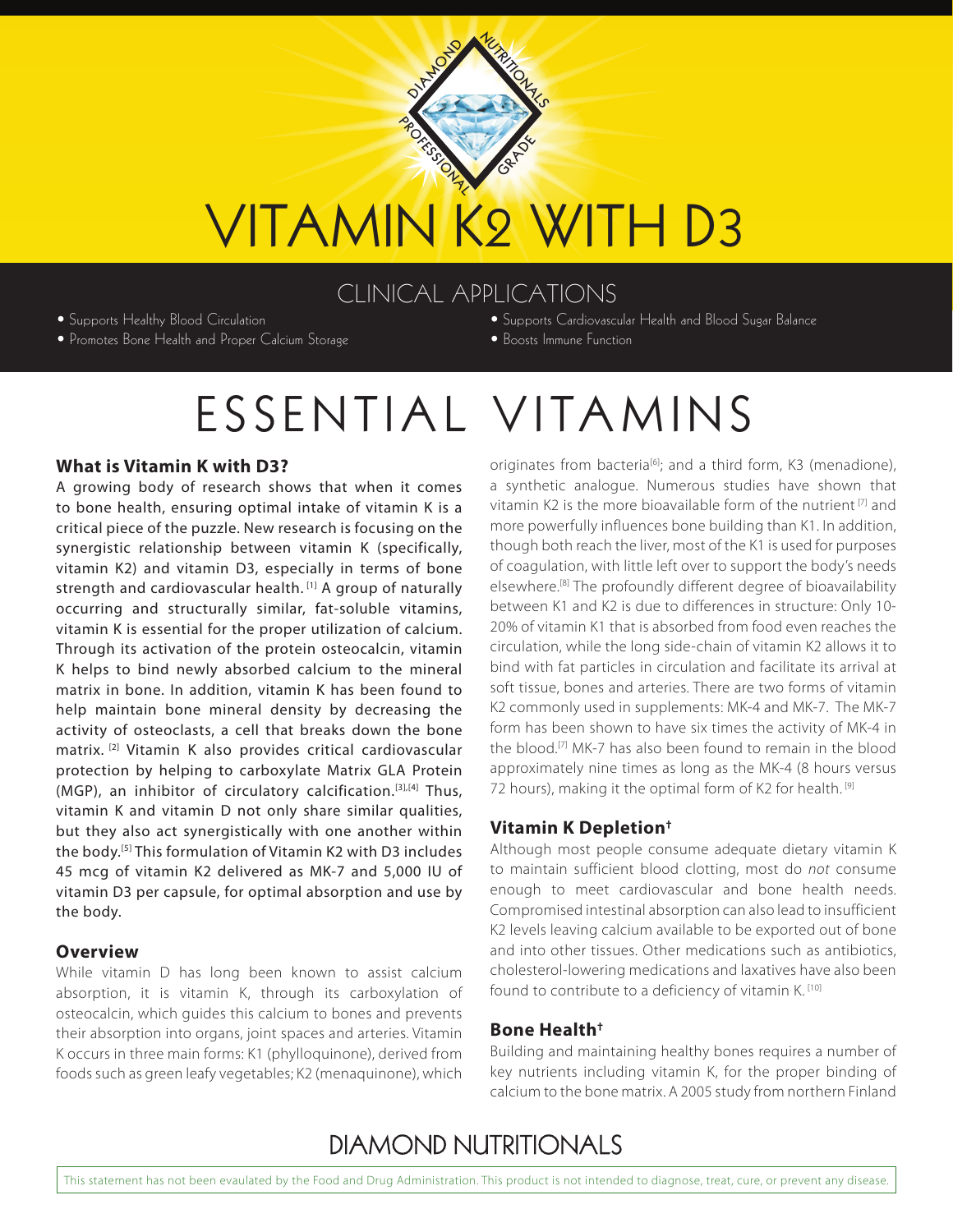found that those with greater levels of vitamin K-carboxylated osteocalcin had stronger bones than those with lower levels of the protein. A Japanese study found superior bone health among women who were frequent MK-7-rich Natto eaters than those who were not. [11] Another randomized study which split 172 women into a vitamin K2 group, a vitamin D3 group, a vitamin K2 and D3 group, and a placebo group for 2 years found that the combination of vitamin D3 and K2 had the most benefits for supporting bone health among the groups. [12]

#### **Cardiovascular Health and Blood Sugar Balance†**

Vitamin K plays a key role in supporting the cardiovascular system as well as healthy blood sugar balance. In a large population study, researchers found that those who consumed high amounts of K2 had significantly better cardiovascular health markers compared to those given vitamin K1. [13] Studies have also shown vitamin K supports healthy blood sugar metabolism. [14, 15]

#### **Immune Modulation†**

New evidence also suggests vitamin K plays a central role in balancing immune health. Recent studies have shown that both vitamins D and K impart immune-modulating effects. In the Framingham Offspring Study, one of the longest standing studies on generational health, higher serum levels of vitamins D and K were associated with stronger immune function and a balanced inflammatory response. [16, 17] In a 2011 study, vitamin K was also found to suppress various markers of the immune system.[18]

#### **Directions**

1 capsule per day or as recommended by your health care professional.

#### **Does Not Contain**

Wheat, gluten, dairy products, fish, shellfish, peanuts, tree nuts, egg, artificial colors, artificial sweeteners or preservatives.

#### **Cautions**

Do not consume this product if you are pregnant or nursing.

# **Supplement Facts**

Serving Size 1 Capsule Servings Per Container 30 & 60

| 1 capsule contains                      | <b>Amount Per</b><br><b>Serving</b> | % Daily<br>Value |
|-----------------------------------------|-------------------------------------|------------------|
| Vitamin D3<br>(as Cholecalciferol)      | 5,000 IU                            | 1.250%           |
| Vitamin K2 (as<br>Menaquinone-7 (MK-7)) | 45 mcg                              | 56%              |

### **DIAMOND NUTRITIONALS**

This statement has not been evaulated by the Food and Drug Administration. This product is not intended to diagnose, treat, cure, or prevent any disease.